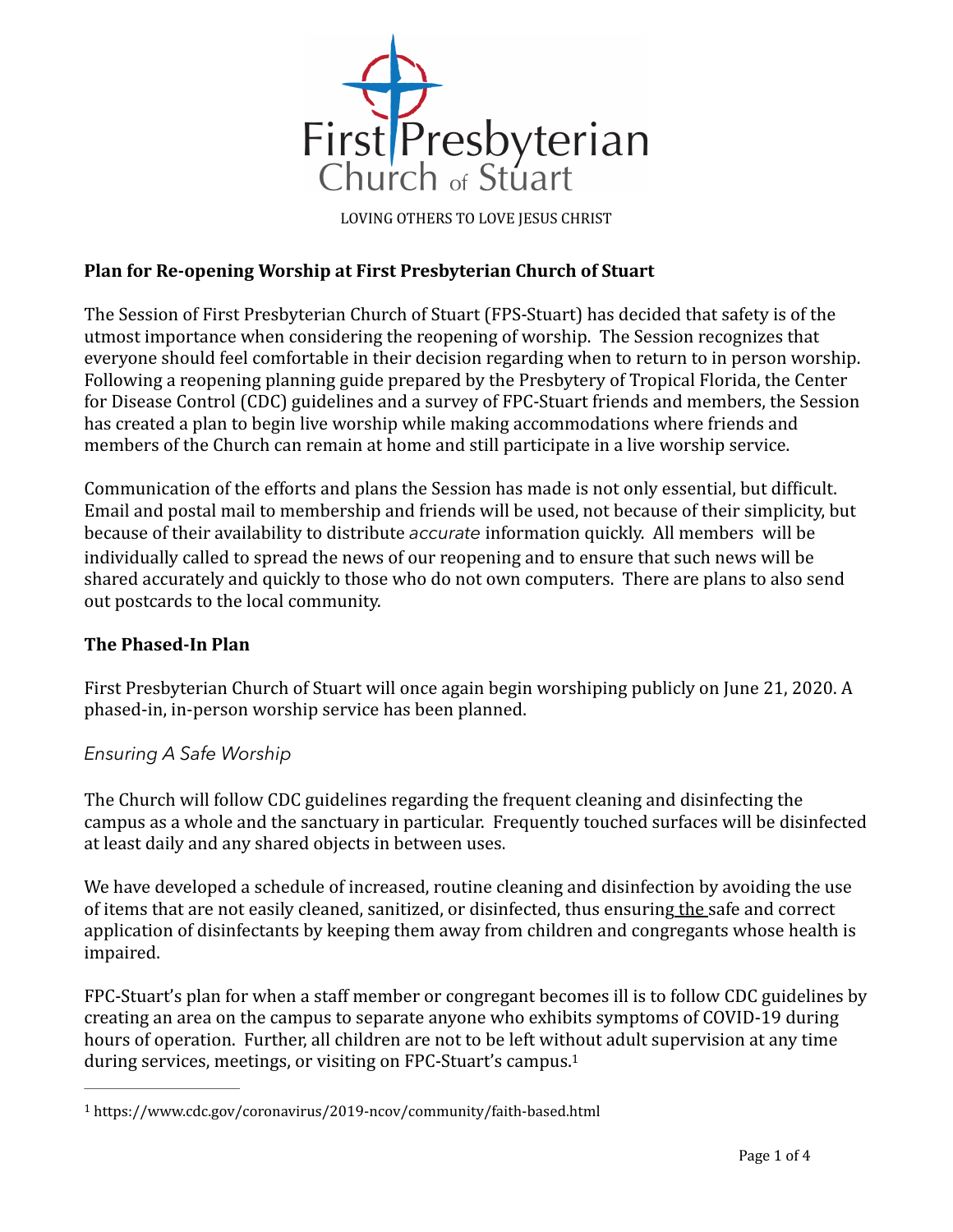The Church will ensure that ventilation systems operate properly and increase circulation of outdoor air as much as possible by opening windows and doors, using fans, etc.

## *Exposure Remediation*

In the unlikely event that a staff member or congregant is identified with COVID-19 symptoms, they will immediately and safely be transported to their home or a healthcare facility. Local health officials will be immediately notified if a person diagnosed with the virus has been in the facility and we will communicate with staff and congregants about potential exposure while maintaining confidentiality as required by the Americans with Disabilities Act (ADA) or other applicable laws and in accordance with religious practices.

<span id="page-1-2"></span>Those with exposure to a person diagnosed with COVID-19 will be advised to stay home and selfmonitor for 14 days for symptoms, and follow CDC guidance if symptoms develop. All areas used by the ill person will be closed off and not used until after a thorough cleaning and disinfection.<sup>2</sup>

# *Upon Entering and Leaving the Sanctuary*

<span id="page-1-3"></span>The CDC encourages the use of cloth face coverings among staff and congregants. FPC-Stuart plans to encourage congregants to wear masks into the sanctuary. If they do not have one, masks will be available.<sup>[3](#page-1-1)</sup> To further ensure safety, prior to entry each congregant will have their temperature scanned; those with high temperatures will be asked to find COVID-19 site for testing. Upon receipt of a negative report, congregants be allowed back to worship.

Entrance to the sanctuary will only be allowed through the front doors. These doors will remain open during the entire duration of worship.

Upon entry, ushers will escort the congregants to designated seats in the sanctuary, filling the front seats first according to a seating chart. Congregants wearing masks will sit on the left side of the sanctuary. If for whatever reason congregants refuse to wear masks, they will be seated on the right side of the sanctuary where seating has been further separated.

Pews in the sanctuary have been marked and numbered with the first two and the last two pews remaining empty for social-distancing purposes. Every other row has been blocked and red tape has been marked in the pews where congregants will sit to ensure non-family members remain at least six feet apart.

When entering the sanctuary through the front doors, the floors have been marked for one-way foot traffic. Entering the sanctuary to the pews will be done through the center aisle. Exiting the sanctuary will be done as mark using the outside aisles. Ushers will release congregants from the

<span id="page-1-1"></span><span id="page-1-0"></span>https://www.cdc.gov/coronavirus/2019-ncov/community/faith-based.html [2](#page-1-2)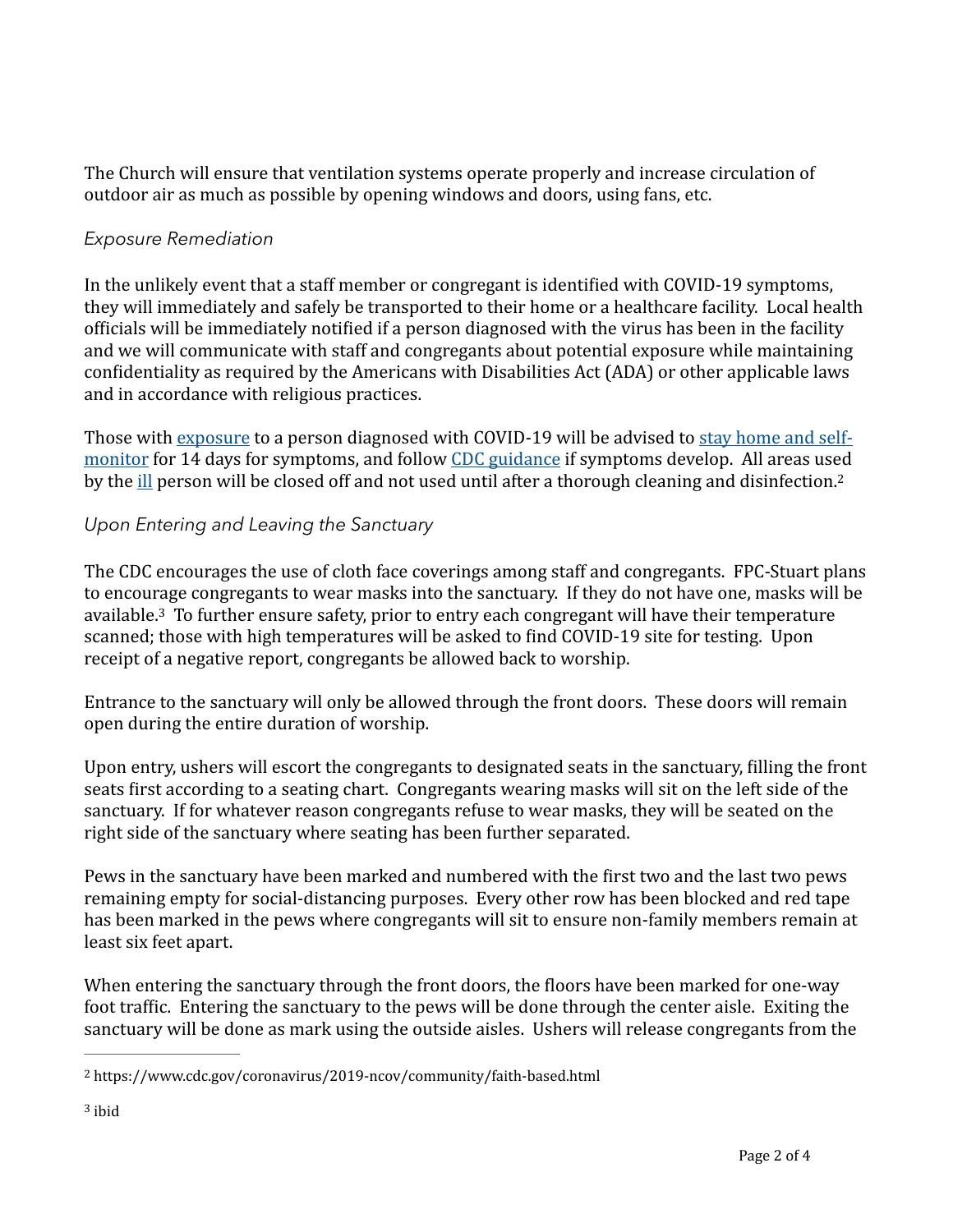sanctuary at the conclusion of worship beginning with the back pews. Each congregant is asked to maintain social distancing while exiting and only use the door assigned to his/her section.

FPC-Stuart's sanctuary space is large enough to hold one service with normal attendance. A second service may be planned if we find a need to turn people away from the first service due to space limitations. If there is a second service, the first service will begin at 10:00AM and second service will begin at Noon. Between services all pews will be wiped with antibacterial wipes.

There is hand sanitizer at every exit of the sanctuary. Congregants will be asked to use it when entering and leaving the sanctuary.

Individual bulletins will not be available but the order of worship provided on the screens in the front of the sanctuary.

Regarding On-line Worship: The Session has also invested in equipment that will provide livestreaming capabilities, so persons who cannot attend will still able to be a part of the service. If live streaming is not available, we will fall back on our recorded messages as in the past.

*Worship Services: Music, Lord's Supper, and Baptisms* 

The music ministry will continue to function in a programmed manner. All choral music will follow CDC guidelines for social distancing, with singers placed and maintaining a six-foot distancing between and within groups. Further protection will be maintained by not seating congregants in the first two pew rows, thus ensuring that any virus dispersal through singing will not impact on congregants.

Worship services will include *Lord's Supper*. Trays will not be passed in the pews. A cup with bread, all in one container, will be made available. Ushers will invite people to come forward to insure the maintenance of social distancing. The Pastor is only one to share communion and will a mask and gloves

*Baptisms* will also be a part of worship services, but parents will be asked to hold the child and apply holy water for baptism as the Pastor proclaims the Trinitarian formula. Extended family and others will not be invited forward to limit the number of people at the font.

## *Order of Worship Changes*

Several changes in how the worship session is carried out are necessary during the COVID-19 pandemic. In particular:

- Passing of the Peace and/or "Meet and Greet" will cease for the foreseeable future.
- There will be no passing of offering plates. Offertory baskets will be placed at the end of the two outside aisles and available when congregants exit the sanctuary.